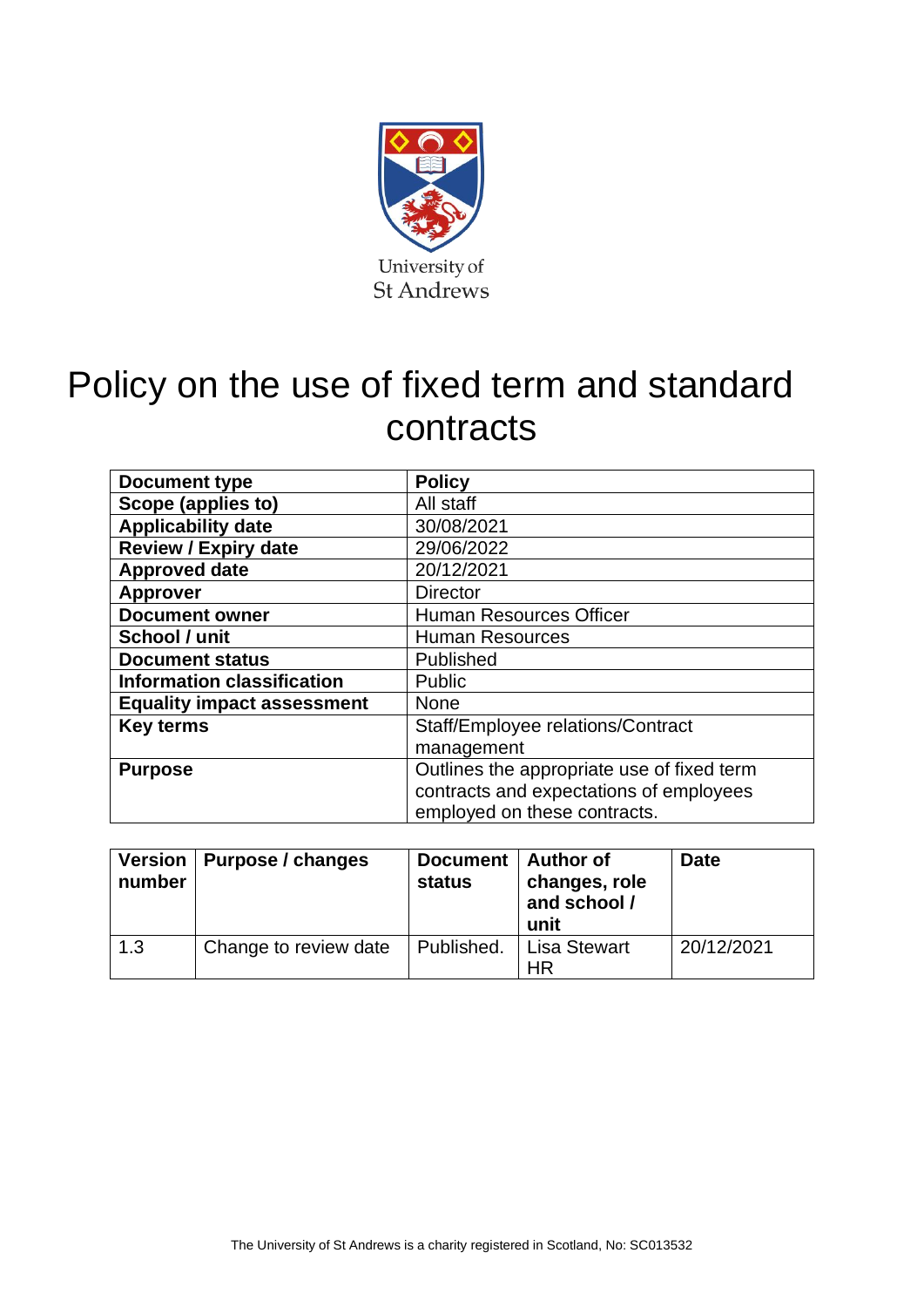### **Table of contents**

| $\mathbf 1$ .    | <b>Policy Statement</b>                   | 3              |
|------------------|-------------------------------------------|----------------|
| 2.               | Purpose                                   | 3              |
| 3.               | Scope                                     | 3              |
| $\overline{4}$ . | <b>Definitions</b>                        | 3              |
| 5.               | Appropriate use of fixed term contracts   | $\overline{4}$ |
| 6.               | Renewal of fixed term contracts           | 5              |
| 7.               | Ending of fixed term or standard contract | 5              |
| 8.               | <b>Review</b>                             | 5              |
| 9.               | Support and advice                        | 6              |
|                  |                                           |                |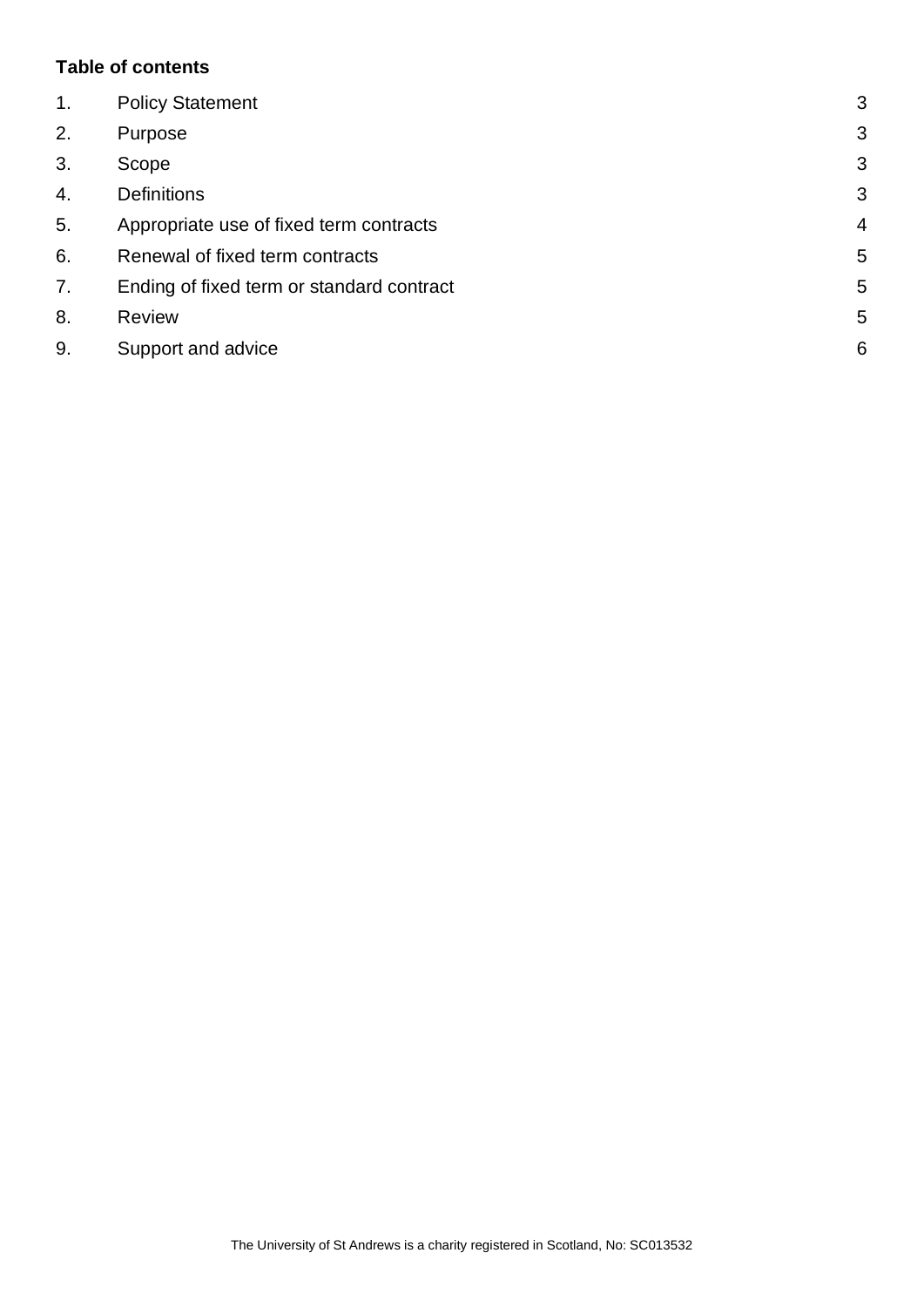## <span id="page-2-0"></span>**1. Policy Statement**

- 1.1 The University recognises and values the contribution made by all employees of the University regardless of fixed term/standard contract status. It is committed to ensuring that all employees on fixed term contracts are treated as favourably as those on standard contracts in relation to pay, benefits, training, promotion and career development. The University seeks to provide continuity of employment for its employees and is committed to reducing, as far as possible, the use of fixed term contracts within the overall context of continuing to improve on its position as a world leading research and teaching University and remaining true to its commitment of respect and fair treatment for all.
- 1.2 Fixed term contracts should only be used for transparent and objective reasons where there is a genuine finite need. By minimising the use of fixed term contracts, it is acknowledged that there will be potential redundancy situations which arise particularly for those on standard contracts with fixed term external grant funding.

# <span id="page-2-1"></span>**2. Purpose**

- 2.1 The purpose of this policy is to:
	- minimise the use of fixed term contracts in the University by ensuring that they are only used where objective justification exists;
	- provide for the transfer of fixed term employees to standard contracts where appropriate;
	- specify how fixed term contracts and standard contracts related to fixed term externally funded grants and initiatives/projects will be managed;
	- specify the circumstances in which fixed term contracts may be used;
	- specify action required in relation to the termination of a fixed term contract or standard contract related to fixed term externally funded grants or other appropriate reason e.g. end of specific project;
	- ensure compliance with legislative duties as set out in the Fixed Term Employees (Prevention of Less Favourable Treatment) Regulations 2002.

## <span id="page-2-2"></span>**3. Scope**

- 3.1 This policy covers all employees of the University but is specifically designed for the following two groups: (it does not cover apprentices, agency workers or student work placements)
	- Employees who are employed on fixed term contracts with a specified end date;
	- Those employees on a standard contract directly linked to grants, initiatives and projects which are fixed term in nature.

## <span id="page-2-3"></span>**4. Definitions**

- 4.1 A **fixed term contract** is a contract of employment which:
	- is for a specific term and is fixed in advance but can be terminated early by appropriate notice being given by either side within the fixed period;
	- terminates automatically on the completion of a particular task;
	- terminates automatically upon the occurrence or non-occurrence of an event which the postholder is aware e.g. substantive postholder returns from maternity or research leave or a course does not run due to lack of numbers.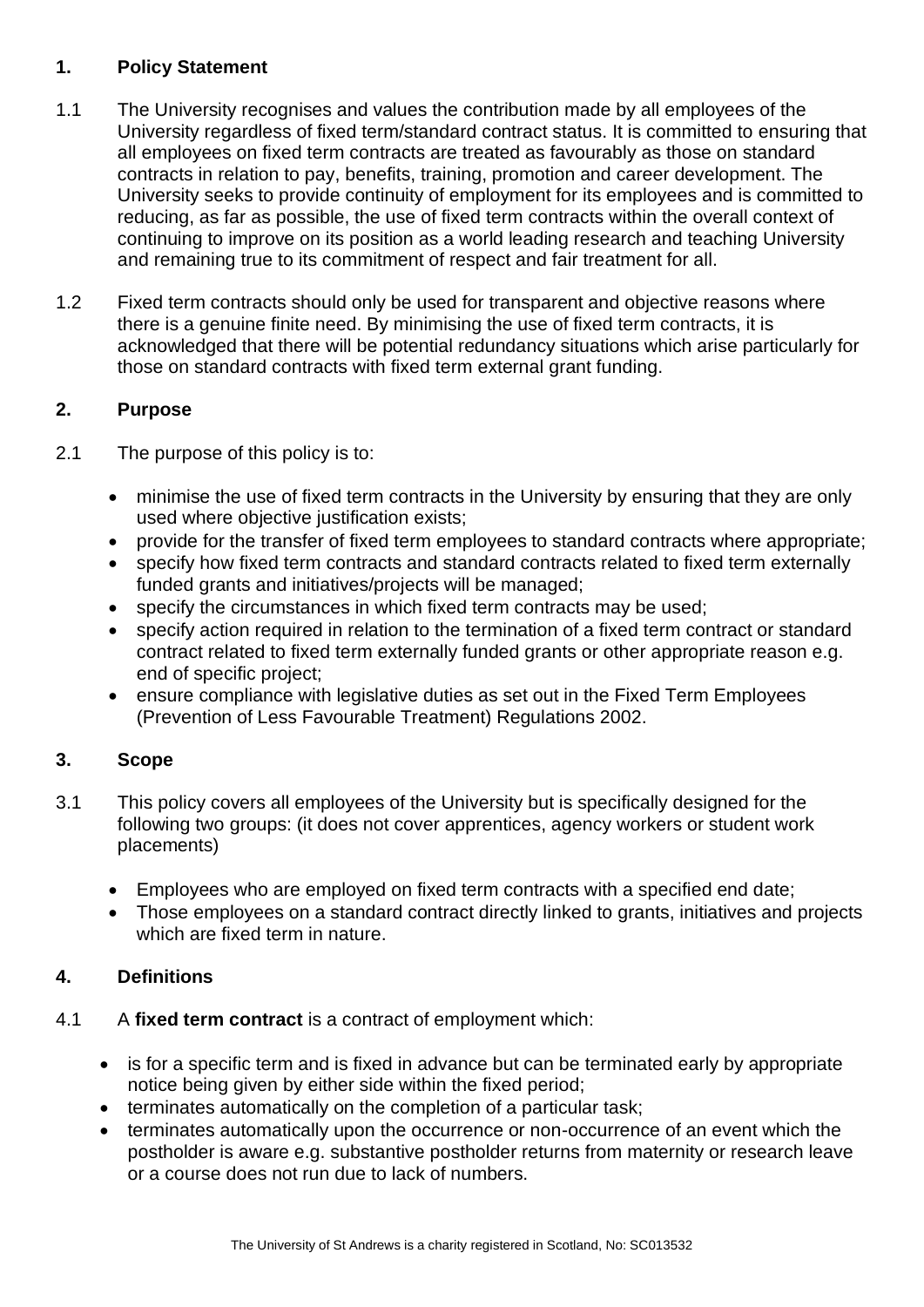4.2 A **standard contract** is defined in law as 'a contract of employment that is not fixed term'. Such contracts may also be referred to as open ended or indefinite. Standard contracts may be lawfully terminated as long as the correct process has been adhered to.

## <span id="page-3-0"></span>**5. Appropriate use of fixed term contracts**

- 5.1 The use of fixed term contracts will continue to remain appropriate in certain circumstances where there is a clear need and will only be used where there is a transparent and objective justification at the time the contract is first established or upon renewal, for example:
	- Where funding is limited to a specified period and there is no reasonable or foreseeable prospect from the outset of it being extended;
	- Where there is no reasonable or foreseeable prospect of short-term funding being renewed or other external or internal funding being available or becoming available;
	- Where a post has been established to deliver specific project/task-based work which is finite in nature, without any anticipated requirement for such work to continue beyond that task/project;
	- The post requires specialist skills for a finite period;
	- To provide backfill cover for activities in the absence of another member of staff who is expected to return to their post e.g. for research, maternity, sick leave, secondment;
	- Where the funding/project can be clearly demonstrated as uncertain;
	- Where a post has been created to satisfy short term/seasonal demand;
	- The post is to a temporary, personal fellowship e.g. Royal Society.

# **5.2 Employees on fixed term contracts**

- 5.2.1 It is intended that fixed term employees should:
	- have contracts which contain the same core contractual terms and conditions of employment as comparable staff on continuing appointments;
	- have comparable workloads to comparable staff on continuing appointments;
	- be able to access the same facilities as comparable staff on continuing appointments e.g. library, Sports Centre, office space, photocopying;
	- have equal access to development opportunities that meet their identified needs, including those opportunities that advance their career paths e.g. by having an annual review with their line manager and research and impact paid leave;
	- have a clear understanding of the current and planned future status of their post;
	- be provided with information on, and the opportunity to apply for, other positions within the University;
	- be eligible to participate in University governance and committees;
	- have an expectation that after 3 years' service, they will normally be provided with confirmation that their post is to be made standard unless clear objective justification applies, or their post is not being renewed at this point;
	- not have more than three successive renewals or extensions for periods of one year or less other than in exceptional circumstances;
	- not be selected for redundancy or be unfairly dismissed if the principal reason for the selection was because of their fixed term status.
- 5.2.2 Employees on fixed term contracts can request a written statement within 21 days of commencement in their post to explain any differences in their employment arrangements from those of comparable continuing contracts. In addition, employees can request at any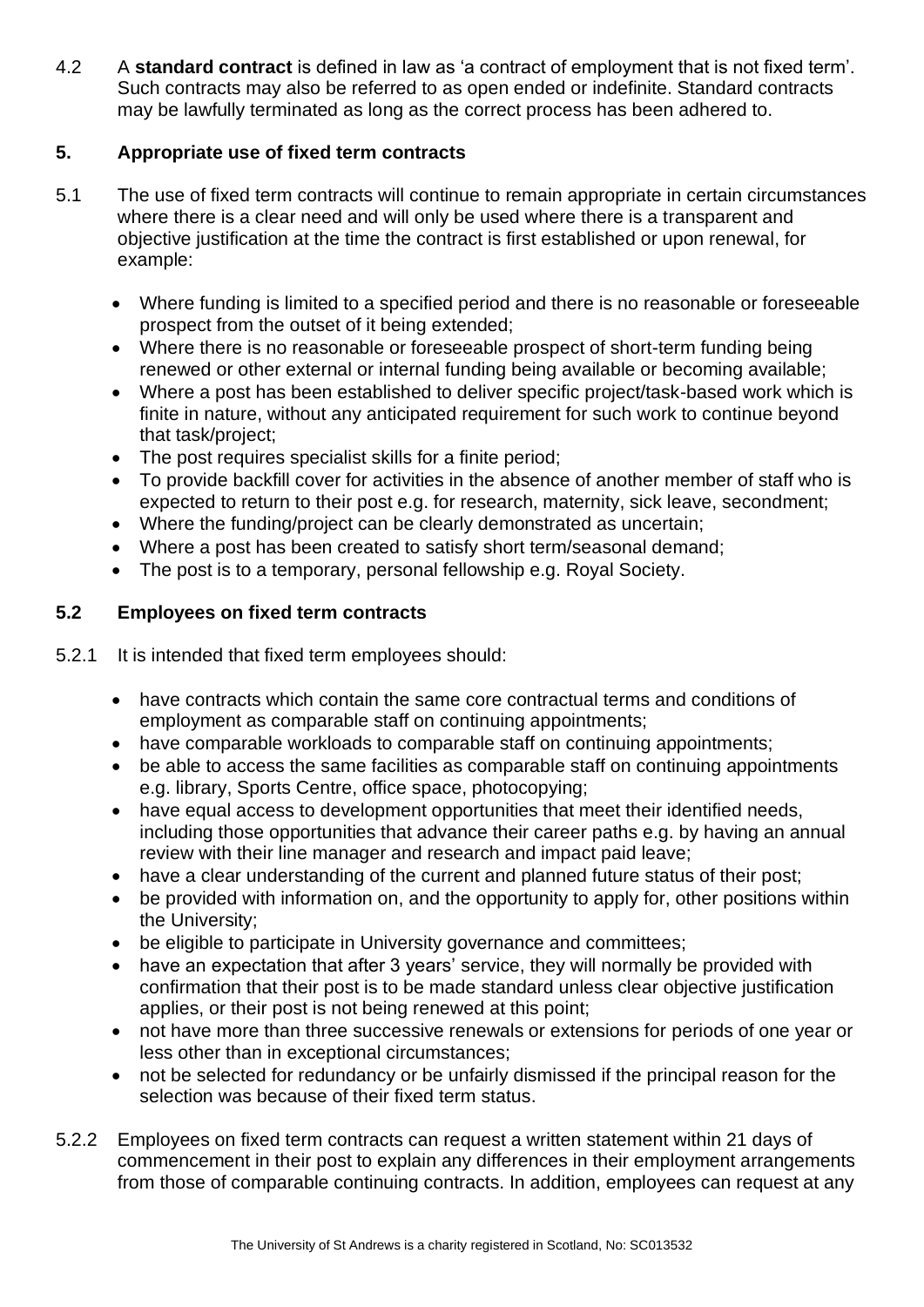time during their employment to be provided with an objective justification for the fixed term nature of their appointment.

## <span id="page-4-0"></span>**6. Renewal of fixed term contracts**

- 6.1 Normally, employees will be deemed to hold a standard contract if their fixed term contract is being renewed/extended; and the new contract period will result in employment extending beyond 3 years or more unless there is a clear objective justification for the fixed term status remaining (as outlined in [5.1\)](#page-3-0).
- 6.2 There will be cases where the extension provides for continuous service of 3 years or more but the further funding for the post remains a significant risk e.g. it is only short term for a few months with no guarantee that more substantive funding will become available. In these circumstances, each case will be reviewed individually and where future funding is considered highly uncertain, objective justification for the continued use of a fixed term contract beyond 3 years may apply. In cases where the further use of a fixed term contract extends service beyond 3 years, a written statement of the rationale will be provided (usually as part of the individual's contract extension paperwork).
- 6.3 Where a standard contract is issued which has finite funding or is related to a finite initiative/project, the employee will normally be advised of this at the point the contract/extension is issued.

## <span id="page-4-1"></span>**7. Ending of fixed term or standard contract**

- 7.1 The end of a fixed term contract is deemed to be a dismissal in law therefore, the University must adhere to a dismissal procedure that is compliant with relevant employment legislation.
- 7.2 In the majority of cases, the reason for dismissal upon the expiry of a fixed term contract will be redundancy but, in some cases, it may be for 'some other substantial reason' e.g. on the return of an absent member of staff for whom cover has been provided.
- 7.3 There will also be cases where it is necessary for the University to consider the termination of a standard contract as a result of redundancy, e.g. where the fixed term funding/project comes to an end without equivalent replacement.
- 7.4 In the case of individual redundancy situations, the Principal Investigator/Manager/Head of School will be informed at least 5 months prior to the potential expiry of the fixed term/standard contract to enable a speedy response and avoid unnecessary communication being sent to individual members of staff that places them at risk of redundancy when, in fact, further funding/initiative/projects are available.
- 7.5 If a redundancy process has to be initiated, it will follow the steps outlined in the [University's Redundancy Policy](https://www.st-andrews.ac.uk/staff/policy/hr/redundancy/)**.**
- 7.6 Employees at risk of termination for 'some other substantial reason', will be given the opportunity to have a meeting to discuss the end of their contract and look at alternative options available.
- 7.7 The University will make all reasonable efforts to ensure the continuity of individuals where possible and consideration will be given to [bridging funding](https://www.st-andrews.ac.uk/media/human-resources/new-policy-section-documents/bridgingfund/Bridging%20Fund.pdf) and [redeployment](https://www.st-andrews.ac.uk/staff/policy/hr/redeploymentpolicyandprocedure/) opportunities.